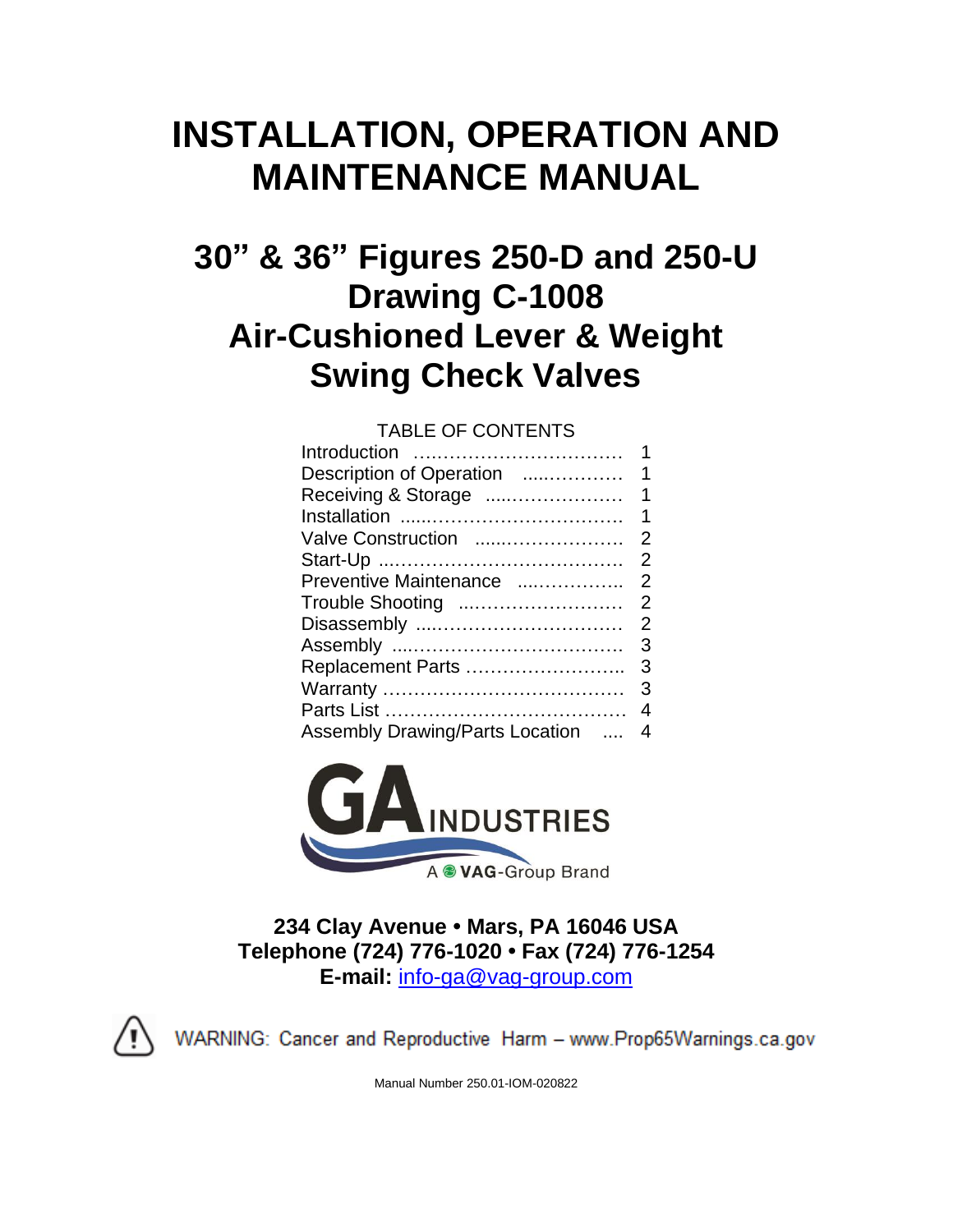## **INSTALLATION, OPERATION and MAINTENANCE**

### **30" & 36" Figures 250-D and 250-U Air-Cushioned Lever & Weight Swing Check**

#### **INTRODUCTION**

This manual will provide the information to properly install, operate and maintain the valve to ensure a long service life. The Figure 250 Swing Check Valve is ruggedly constructed to provide years of troublefree operation with minimal maintenance.

#### **CAUTION**

The valve is NOT recommended for use with toxic or highly corrosive fluids, fuels or fluids containing hazardous gases

The Shop Order (SO) Number, Figure Number, size and pressure rating are stamped on a nameplate attached to the valve. Please refer to the SO number when ordering parts.

#### **DESCRIPTION OF OPERATION**

The Figure 250 Swing Check Valve is an aircushioned, counter-weighted rubber-seated check valve designed to permit flow in one direction and close to prevent reverse flow. The valve opens when the inlet pressure exceeds the outlet pressure. The degree of opening depends on the fluid velocity through the valve. The valve will swing closed as fluid velocity decreases and be fully seated before flow reversal precluding slam and bang.

#### **RECEIVING AND STORAGE**

Inspect the valve upon receipt for damage during shipment. Carefully unload all valves to the ground without dropping.

The valves should remain in a clean, dry, and weather protected area until installed. For long term storage (greater than 6 months) the rubber surfaces of the seat should be coated with a non-toxic lubricant such as "SuperLube" made by Synco Chemical. Do not expose the rubber parts to sunlight or ozone.

#### **INSTALLATION**

Figure Numbers suffixed with "D" indicated the valve has ANSI Class 125 flanged connections, Figure Numbers suffixed with "U" indicate the valve has ANSI Class 250 flanged connections. An "A" in the Figure Number (e.g., 250-DA, 250-UA) indicates the valve is configured for installation in a vertical pipe.

Prior to installation ensure all debris, packing material or other foreign material has been removed from both ports.

The valve can be installed in a horizontal or vertical (upward flow direction) pipe. In either case the counterweight arm(s) must be horizontal when the valve is closed. Ensure there is sufficient clearance above the valve to allow the counterweight arm(s) to swing fully open.

Install the valve in the proper flow direction. Forward flow should tend to open the valve.

If installed outdoors, below ground in a vault or in an unheated area, adequate freeze protection must be provided.

Adequate isolating valves should be installed between the valve and the pipeline or system to facilitate maintenance.

Installation immediately downstream of an elbow or a significant increase in pipe size may produce uneven or turbulent flow through the valve and lead to<br>premature wear. Consult factory for premature wear. Consult factory for recommendations

The valve is not designed to support adjacent equipment, piping loads should not be imposed on the valve and large valves should be properly supported. Ensure mating flanges are square and parallel to the valve flanges before tightening flange bolts.

Flat-faced flanged valves should be mated with flatfaced flanges and full-face gaskets. If ring gaskets are used the bolt material shall be ASTM A307 Grade B (or equivalent). Higher strength bolting should only be used with full-face gaskets.

Lower heavy valves using slings or chains around the valve body and/or the lifting eye. Lubricate the bolts or studs and insert around flange. Lightly tighten bolts until gaps are eliminated. Torque bolts in an alternating pattern in graduated steps. If leakage occurs wait 24 hours and re-torque the bolts but do not compress the gasket more than 50% or exceed bolt maximum torque rating.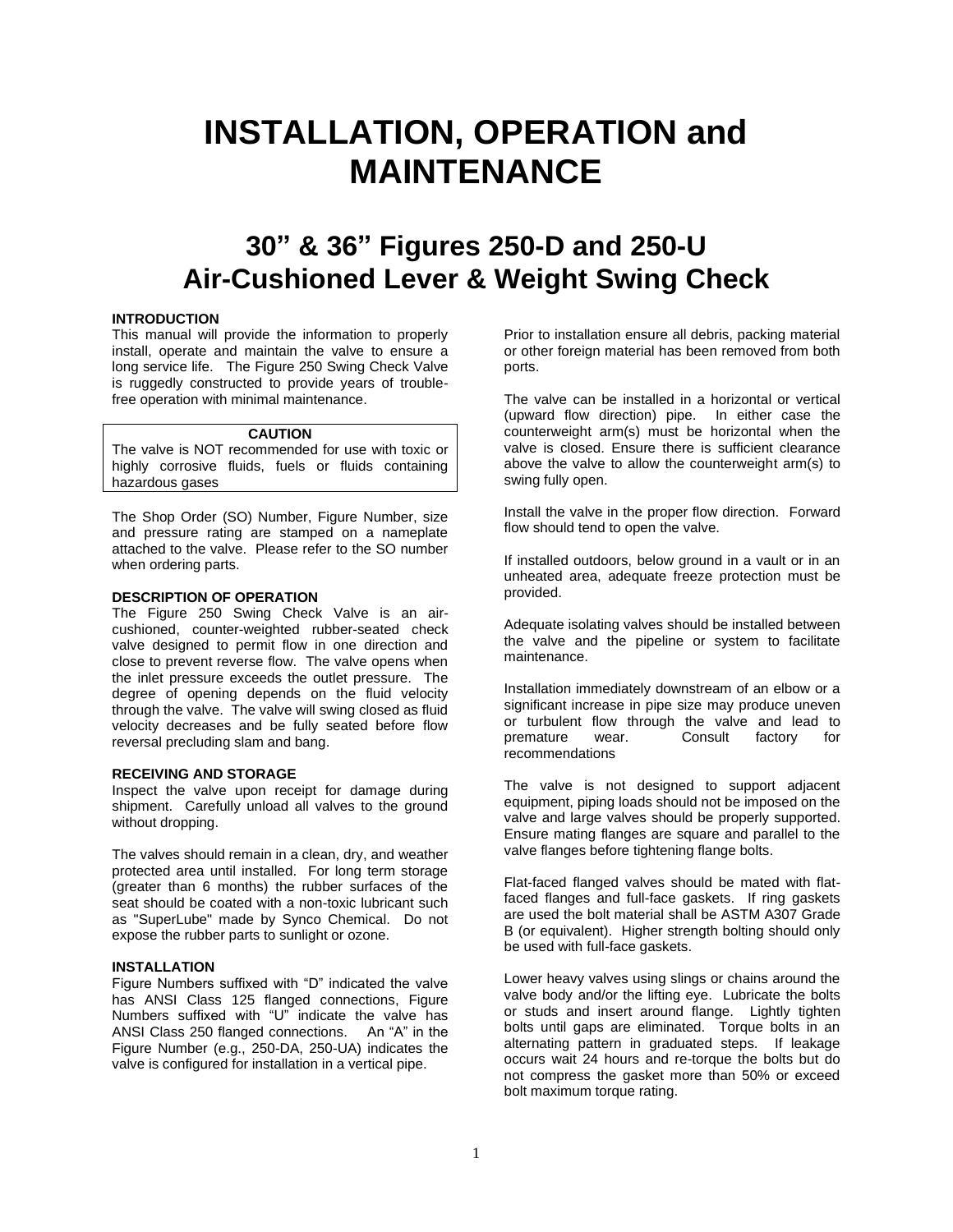#### **VALVE CONSTRUCTION**

The standard Figure 250 Swing Check Valve has a cast iron body, bronze or stainless steel (designated by an "S" in the Figure Number) body seat, stainless steel hinge shaft and cast iron disc with a rubber disc seat. Refer to the List of Materials submitted for the order if non-standard materials were provided.

The standard valve is supplied with one counterweight arm, but extreme operating conditions may require two counterweight arms. Consult the drawings of record to verify the configuration supplied and installed.

Refer to Page 5 for details of construction and parts location.

#### **START-UP**

The valve generally does not require any calibration or adjustment prior to start-up. The counterweights should be initially placed at the far end of the arm and secured by tightening the set screw (44). If the valve has dual counterweight arms the weights should be at the same position on both arms.

The valve should smoothly swing open as flow through the valve increases. The amount of opening depends on the flow velocity through the valve and can be observed by watching the external counterweight arm. The valve is "full ported" at about 25 degrees of swing but can swing open as much as 60 degrees.

Shut down the pump and observe the valve's closure. If the valve was less than 60 degrees open and the closure was smooth and quiet, then the weight(s) may be moved incrementally toward the shaft. Repeat these steps to the point where the valve opens to the extent possible but still closes quietly.

The air-cushion chamber cannot retard the valve's closure or prevent the valve from being slammed shut due to the tremendous forces of the reversing water. Non-slam operation is achieved when the counterweight closes the valve prior to flow reversal. In extreme cases, it may be necessary to install additional counterweight(s) to effect non-slam closure.

The cushion chamber will minimize the slam tendency when the valve closes too quickly due to its own counterweight action. An inward adjustment of the adjusting sleeve (26) will increase this cushioning effect.

#### **PREVENTIVE MAINTENANCE**

Figure 250 Swing Check Valves require no scheduled lubrication, adjustment, or preventive maintenance.

A monthly inspection should be performed for the first 6 months of operation to ensure the valve is functioning properly and there is no external fluid leakage or audible evidence of water leaking backwards through the closed valve.

Thereafter, a quarterly visual inspection should be performed.

#### **TROUBLESHOOTING**

- Shaft packing leakage Tighten packing gland nuts equally just enough to stop leakage, no more than ½ turn at a time. DO NOT OVER-TIGHTEN! Replace packing if necessary.
- Leakage past seat when closed Inspect valve for debris, clean Inspect seating surfaces for damage, replace as necessary
- Leakage past cover or flange gaskets Tighten cover or flange bolts
- Disc oscillating when open Move counterweight(s) toward shaft
- Valve slams upon closing Move counterweight(s) toward end of arm Ensure shaft packing is not too tight Ensure cushion chamber and linkage operates freely Install additional counterweight(s)

#### **WARNING**

Removing the valve from the line or disassembling the valve while there is pressure in the valve body may result in injury or damage to the valve

#### **WARNING**

Follow all applicable safety regulations and codes and read and understand all instructions before undertaking disassembly.

#### **DISASSEMBLY**

All Figure 250 valves can be serviced while the body remains connected to the pipeline. A skilled technician should perform all work. No special tools are required.

First ensure there is no pressure within the valve and operating equipment is tagged and locked out. Refer to page 4 for parts location and identification.

To move counterweight and/or air-cushion chamber to opposite side of valve, disassemble valve through Step 3. Remove cushion chamber screws (25) and cushion chamber assembly and install on opposite side of valve.

It is not necessary to disassemble the entire valve to replace the shaft packing, follow steps 1 to 4. To install new packing follow steps 5a and 6a.

- 1. Ensure there is no pressure within the valve and operating equipment is locked out.
- 2. Mark the position of the counterweight(s) on the arm. Loosen the counterweight set screw (44) and slide the weight(s) off the arm. Remove the lever cotter pin (34), lever pin washer (34A) and lever pin (45). Loosen the lever screw (19) and slide the chamber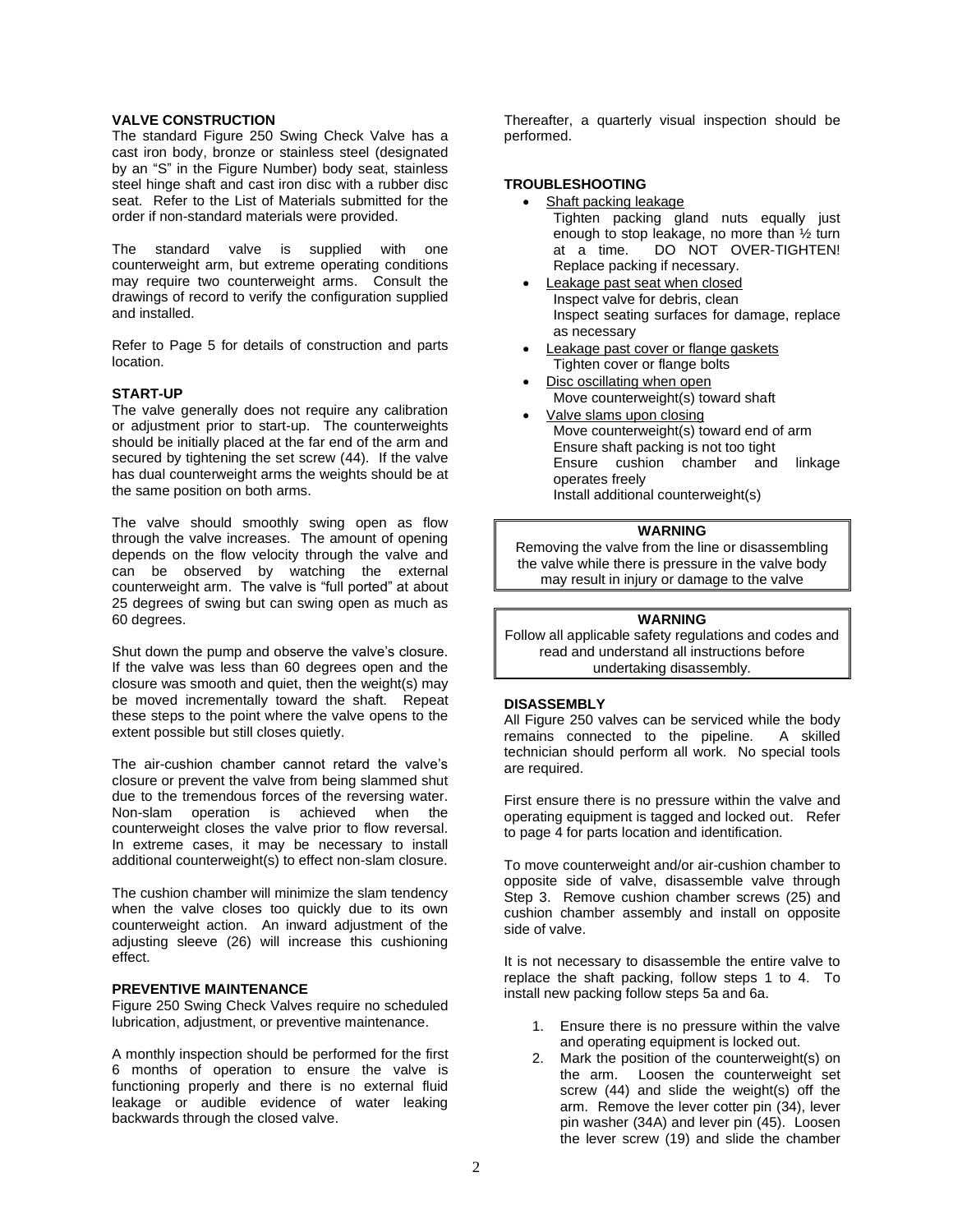lever (29) off the shaft, being careful not to lose the key (47).

- 3. Loosen the counterweight arm set screw (18) and slide arm off the shaft, being careful not to lose the key (48).
- 4. Loosen and remove the gland stud nuts (16), slide off the gland cover (15A). Install a  $\frac{1}{4}$ "-20 screw into the two threaded holes and pull out the gland (15). Using a pick, pull out the packing rings (17).
- 5. Remove the cover bolts and nuts (10) end plate bolts (35), the end plate (34) being careful not to lose or damage the end plate seal (36) unless it is to be replaced
- 6. Remove the cover bolts (10) and lift off the cover (9) by installing  $2 - \frac{3}{4}$  eye-bolts in the holes provided. If necessary, carefully pry the cover off using a cold chisel between the body and cover. Be careful not to damage or lose the cover gasket (8) unless it is to be replaced.
- 7. With the disc and disc arm properly supported to prevent it from dropping inside the valve, loosen the disc arm set screws (12) and pull the shaft (11) out of the valve. It may be necessary to drive out the shaft from the opposite end.
	- NOTE: Depending on which direction the shaft is removed, either the inner (13) or outer (14) bushing and disc arm key (49) should come out with the shaft. Be careful not to lose the disc arm key. After the shaft is out, remove the other bushing from the opposite side.
- 8. Carefully lift the disc arm assembly out of the body. Remove the seat follower screws (5B), the seat follower (5A) and the renewable seat (5) from the disc (3).
- 9. To separate the disc (3) from the disc arm (4), remove the disc hinge cotter pin (41), disc hinge pin washer (42) and the disc hinge pin (3A).
- 10. Pull the plunger (22) from the cushion chamber using the chamber link (28).
- 11. In the unlikely event it's necessary to remove the body seat (2), the spring pins holding it into the body must be compressed until they no longer "bite" into the body. This is best accomplished by compressing the seat pins (5C) using "vice-grips" and pulling the pins in a radial direction towards the valve centerline. Remove seat seal (5D).

Inspect all parts for wear and damage. Replace damaged parts.

#### **ASSEMBLY**

The valve is reassembled using replacement parts as needed and by reversing the disassembly sequence with consideration of the following:

- 1a. Clean and polish all machined bearing and<br>sealing surfaces. Apply a light coat of Apply a light coat of lubricant to assist in the assembly.
- 2a. Mark the orientation of the disc arm key on the end of the shaft to assist in aligning with keyway in disc arm during assembly.
- 3a. As soon as the shaft extends beyond the disc arm install the bushings on both sides to support and center the shaft. Slowly rotate the shaft until the disc arm key (49) slides into the disc arm keyway. Ensure both ends of the shaft (11) extend equidistant from the valve body so the disc arm key (49) is centered in the disc arm keyway.
- 4a Lift the disc assembly several times to ensure free closure with no metal-to-metal contact.
- 5a. Wrap the packing around the shaft and cut on a 45-degree angle, staggering the cuts with each ring.
- 6a. Tighten gland nuts evenly until packing is slightly compressed. After pressure has been introduced into the valve, re-tighten evenly until leakage stops. Do not overtighten!
- 7a. Ensure cover gasket sealing surfaces are clean and apply a thin coat of Permatex™ #2 to both surfaces. Tighten cover nuts in an alternating pattern. Re-tighten as needed after pressure has been introduced.
- 8a. Replace plunger O-ring (23) if necessary, lubricate and install plunger (22) into cushion chamber (20) being careful not to damage O-ring. Move it up and down several times to ensure free movement.

#### **REPLACEMENT PARTS**

Genuine replacement parts are available from your local VAG/GA Industries representative or from the factory:

VAG USA, LLC 234 Clay Avenue Mars, PA 16046 USA Telephone: 724-776-1020 Fax: 724-776-1254 E-mail: [quotes-ga@vag-group.com](mailto:quotes-ga@vag-group.com)

Please have the nameplate data available when ordering parts. Identify needed part(s) by Shop Order SO) Number, Figure Number, valve size and individual part number.

#### **WARRANTY:**

The Warranty for GA Industries valves is included

in our Terms and Conditions which can be found here: <https://gaindustries.com/terms>